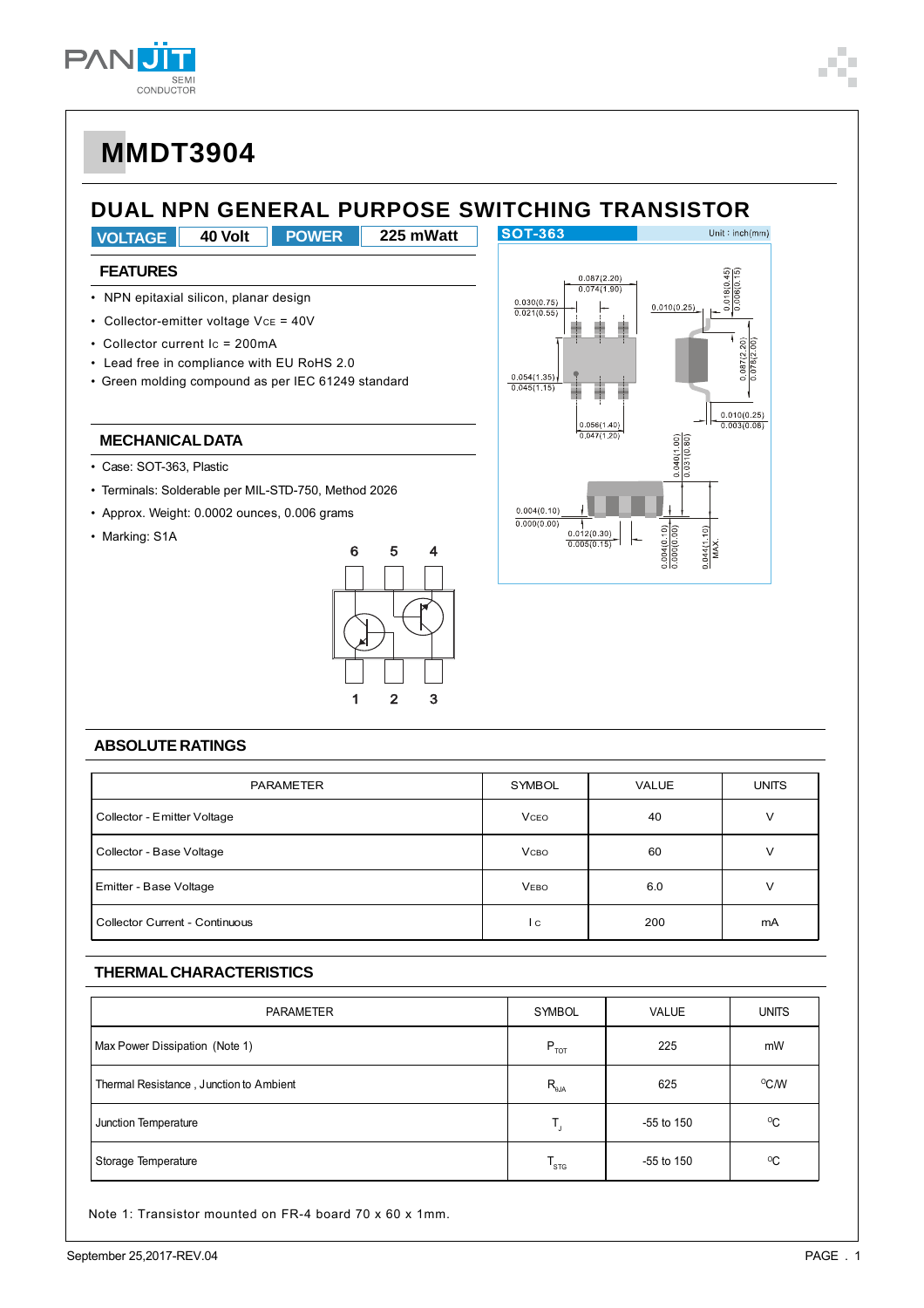

### **ELECTRICAL CHARACTERISTICS**

| PARAMETER                                          | SYMBOL                                   | <b>TEST CONDITION</b>                                                                                                                                                                                              | MIN.                        | TYP.                                       | MAX.           | <b>UNITS</b> |
|----------------------------------------------------|------------------------------------------|--------------------------------------------------------------------------------------------------------------------------------------------------------------------------------------------------------------------|-----------------------------|--------------------------------------------|----------------|--------------|
| Collector - Emitter Breakdown Voltage              | $V_{(BR)CEO}$                            | $I_{c}$ =1.0mA, $I_{p}$ =0                                                                                                                                                                                         | 40                          | $\overline{a}$                             |                | V            |
| Collector - Base Breakdown Voltage                 | $V_{(BR)CBO}$                            | $I_c = 10 uA, I_c = 0$                                                                                                                                                                                             | 60                          | $\overline{a}$                             |                | V            |
| Emitter - Base Breakdown Voltage                   | $V_{(BR)EBO}$                            | $I_e = 10uA, I_e = 0$                                                                                                                                                                                              | 6.0                         | $\overline{\phantom{a}}$                   | $\overline{a}$ | $\vee$       |
| <b>Base Cutoff Current</b>                         | $\mathsf{L}_{\mathsf{BL}}$               | $V_{CF} = 30V$ , $V_{FB} = 3.0V$                                                                                                                                                                                   | $\overline{\phantom{a}}$    | $\overline{\phantom{a}}$                   | 50             | nA           |
| <b>Collector Cutoff Current</b>                    | $\mathsf{I}_{\mathsf{cex}}$              | $V_{CF} = 30V$ , $V_{FB} = 3.0V$                                                                                                                                                                                   | $\overline{\phantom{a}}$    | $\overline{a}$                             | 50             | nA           |
| DC Current Gain (Note 2)                           | $h_{FF}$                                 | $V_{c} = 0.1$ mA, $V_{c} = 1.0$ V<br>$V_{c} = 1.0$ m A, $V_{c} = 1.0$ V<br>$V_{c}$ =10mA, $V_{cE}$ =1.0V<br>$V_{c} = 50 \text{ mA}, V_{cE} = 1.0 \text{ V}$<br>$\overline{1}$ = 100 mA, $\overline{V}_{CF}$ = 1.0V | 40<br>70<br>100<br>60<br>30 |                                            | 300            |              |
| Collector - Emitter Saturation Voltage<br>(Note 2) | $\mathsf{V}_{\text{\tiny CE(SAT)}}$      | $I_{c}$ =10mA, $I_{p}$ =1.0mA<br>$I_{c}$ =50mA, $I_{B}$ =5.0mA                                                                                                                                                     | $\overline{a}$              |                                            | 0.2<br>0.3     | V            |
| Base - Emitter Saturation Voltage<br>(Note 2)      | $\mathsf{V}_{\mathsf{BE}(\mathsf{SAT})}$ | $I_c = 10mA, I_e = 1.0mA$<br>$1e^{-50}$ mA, $1e^{-5.0}$ mA                                                                                                                                                         | 0.65                        | $\overline{\phantom{a}}$<br>$\overline{a}$ | 0.85<br>0.95   | V            |
| Collector - Base Capacitance                       | $\mathtt{C_{_{CBO}}}$                    | $V_{CB} = 5V$ , $I_E = 0$ , $f = 1 MHz$                                                                                                                                                                            | $\overline{\phantom{a}}$    | $\overline{a}$                             | 4.0            | рF           |
| Emitter - Base Capacitance                         | $\mathsf{C}_{_{\mathsf{EBO}}}$           | $V_{CB} = 0.5V$ , $I_{C} = 0$ , $f = 1MHz$                                                                                                                                                                         | $\overline{\phantom{a}}$    | $\overline{a}$                             | 8.0            | рF           |
| Delay Time                                         | td                                       | $V_{cc} = 3V, V_{BE} = 0.5V,$<br>$V_{c} = 10mA, V_{B} = 1.0mA$                                                                                                                                                     | $\overline{\phantom{a}}$    |                                            | 35             | ns           |
| Rise Time                                          | tr                                       | $V_{cc} = 3V$ , $V_{BE} = 0.5V$ ,<br>$\frac{1}{2}$ = 10 m A, $\frac{1}{1}$ <sub>B</sub> = 1.0 m A                                                                                                                  | $\overline{\phantom{a}}$    | $\overline{a}$                             | 35             | ns           |
| Storage Time                                       | ts                                       | $V_{cc} = 3V I_{c} = 10mA$<br>$\frac{1}{B_1}$ = $\frac{1}{B_2}$ =1.0 m A                                                                                                                                           | $\overline{\phantom{a}}$    | $\overline{a}$                             | 200            | ns           |
| Fall Time                                          | tf                                       | $V_{cc} = 3V I_c = 10 mA$<br>$\frac{1}{B_1}$ = $\frac{1}{B_2}$ =1.0 mA                                                                                                                                             |                             | $\overline{\phantom{a}}$                   | 50             | ns           |

Note 2: Pulse Test: Pulse Width < 300 us, Duty Cycle < 2.0%.

### SWITCHING TIME EQUIVALENT TEST CIRCUITS

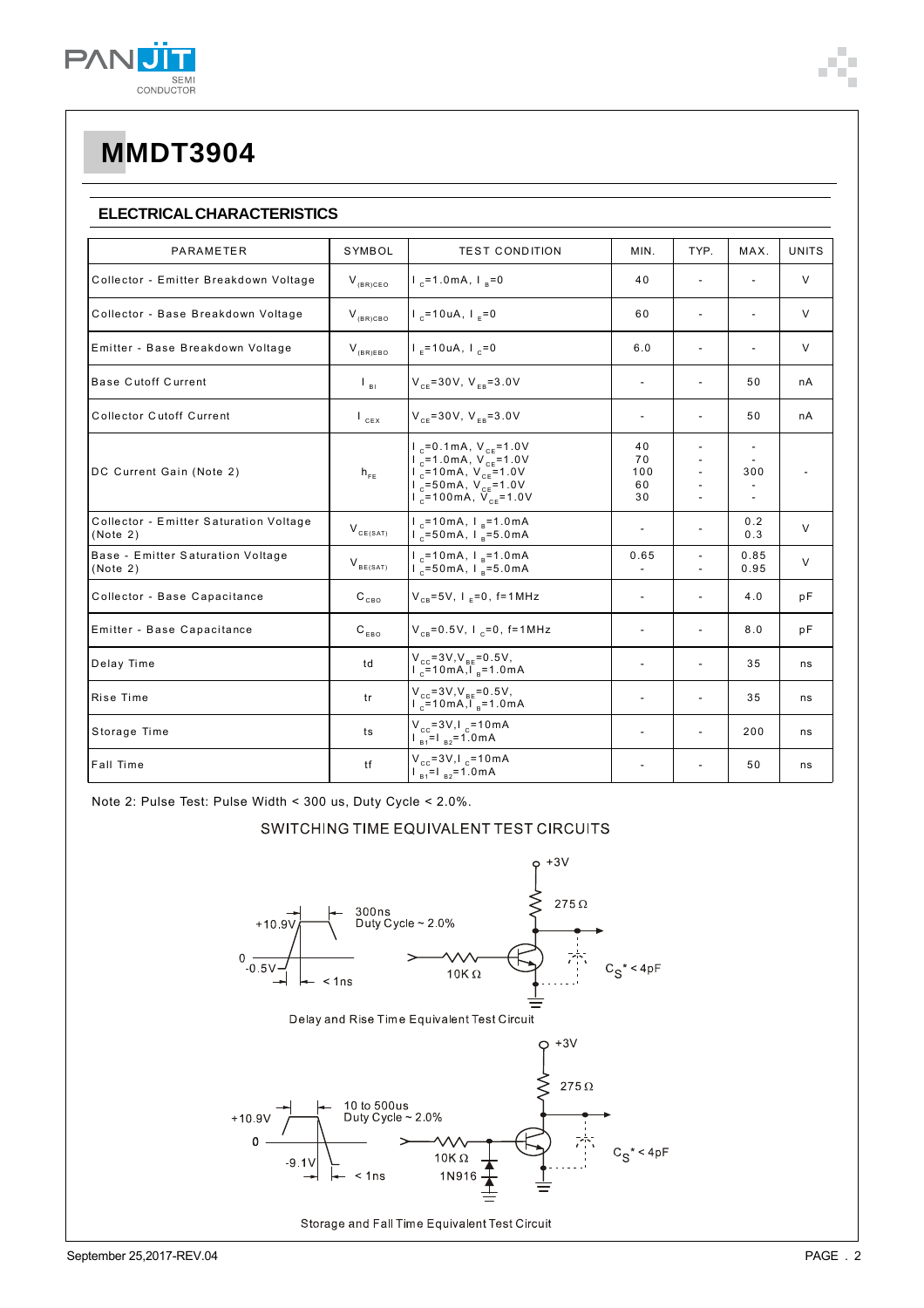

### **ELECTRICAL CHARACTERISTICS CURVE**

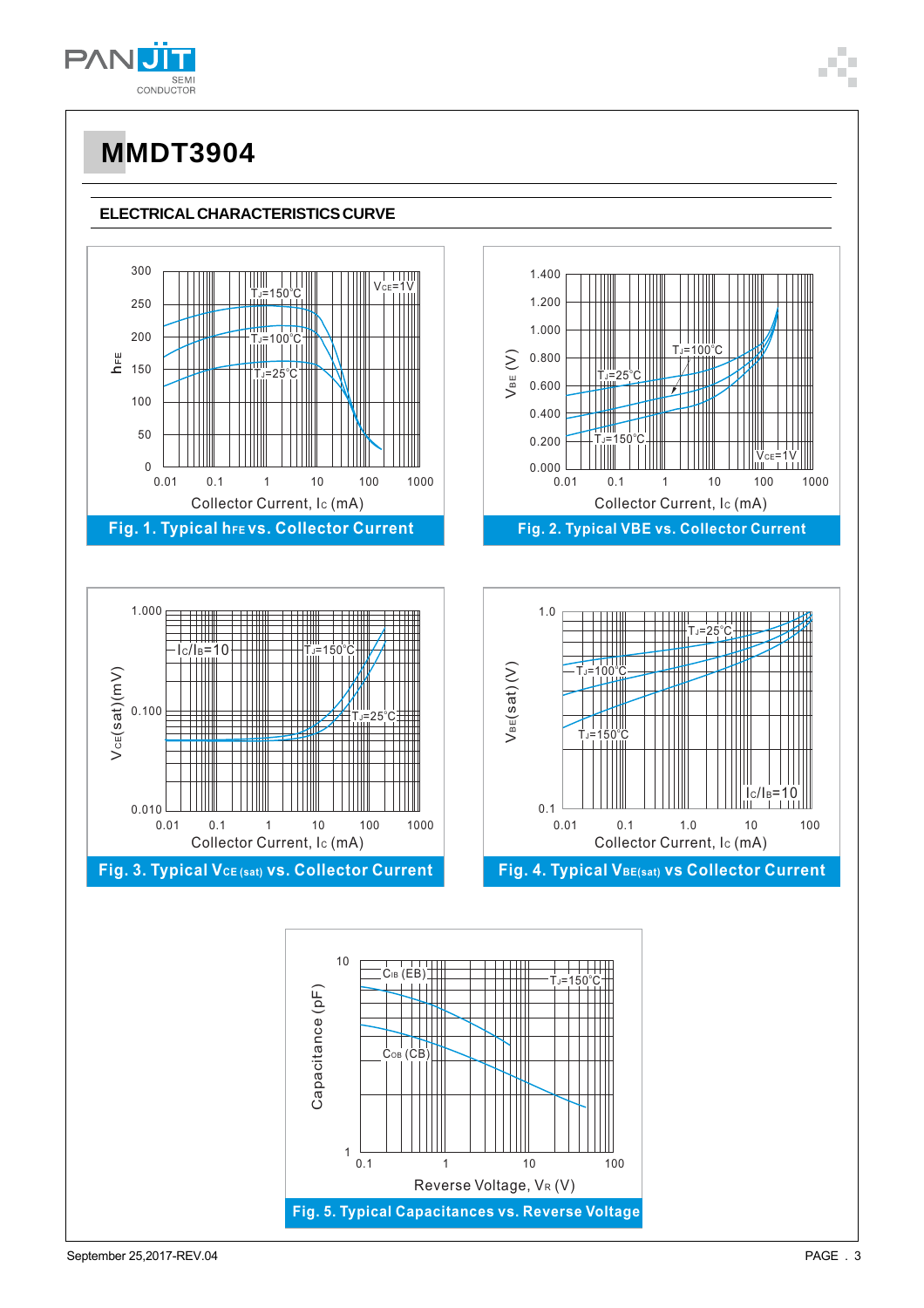

### **MOUNTING PAD LAYOUT**



### **ORDER INFORMATION**

• Packing information

T/R - 10K per 13" plastic Reel

T/R - 3K per 7" plastic Reel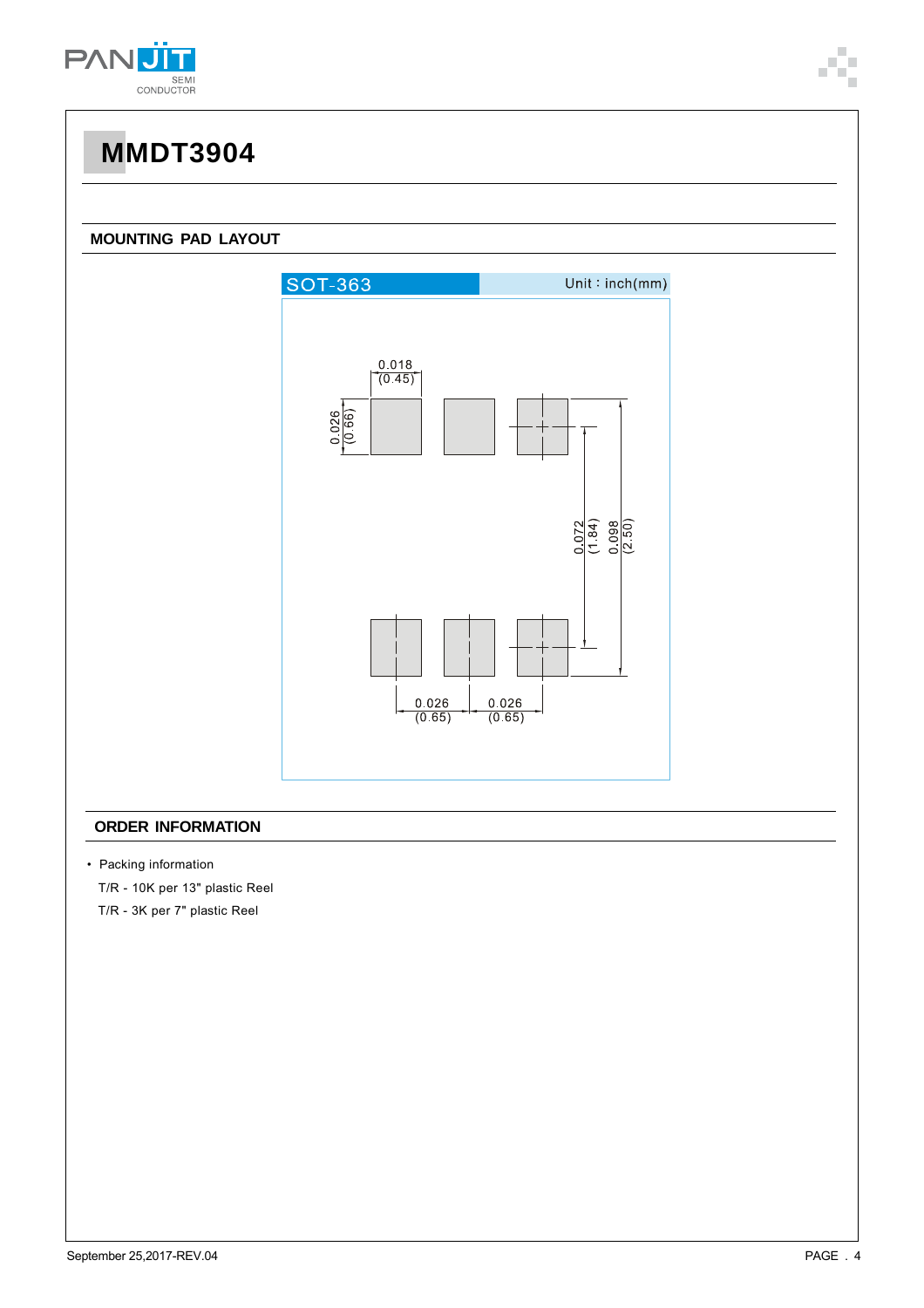

## **Part No\_packing code\_Version**

MMDT3904\_R1\_00001 MMDT3904\_R2\_00001

## **For example :**

## **RB500V-40\_R2\_00001**





| <b>Packing Code XX</b>                         |                      |                                            | <b>Version Code XXXXX</b> |                                                      |   |                                       |
|------------------------------------------------|----------------------|--------------------------------------------|---------------------------|------------------------------------------------------|---|---------------------------------------|
| <b>Packing type</b>                            | 1 <sup>st</sup> Code | <b>Packing size code</b>                   |                           | 2 <sup>nd</sup> Code HF or RoHS 1 <sup>st</sup> Code |   | 2 <sup>nd</sup> ~5 <sup>th</sup> Code |
| <b>Tape and Ammunition Box</b><br>(T/B)        | A                    | N/A                                        | 0                         | <b>HF</b>                                            | 0 | serial number                         |
| <b>Tape and Reel</b><br>(T/R)                  | R                    | 7"                                         |                           | <b>RoHS</b>                                          | 1 | serial number                         |
| <b>Bulk Packing</b><br>(B/P)                   | В                    | 13"                                        | $\mathbf 2$               |                                                      |   |                                       |
| <b>Tube Packing</b><br>(T/P)                   |                      | 26 <sub>mm</sub>                           | χ                         |                                                      |   |                                       |
| <b>Tape and Reel (Right Oriented)</b><br>(TRR) | Ś                    | 52mm                                       | ۷                         |                                                      |   |                                       |
| <b>Tape and Reel (Left Oriented)</b><br>(TRL)  |                      | <b>PANASERT T/B CATHODE UP</b><br>(PBCU)   | U                         |                                                      |   |                                       |
| <b>FORMING</b>                                 | F                    | <b>PANASERT T/B CATHODE DOWN</b><br>(PBCD) | n                         |                                                      |   |                                       |